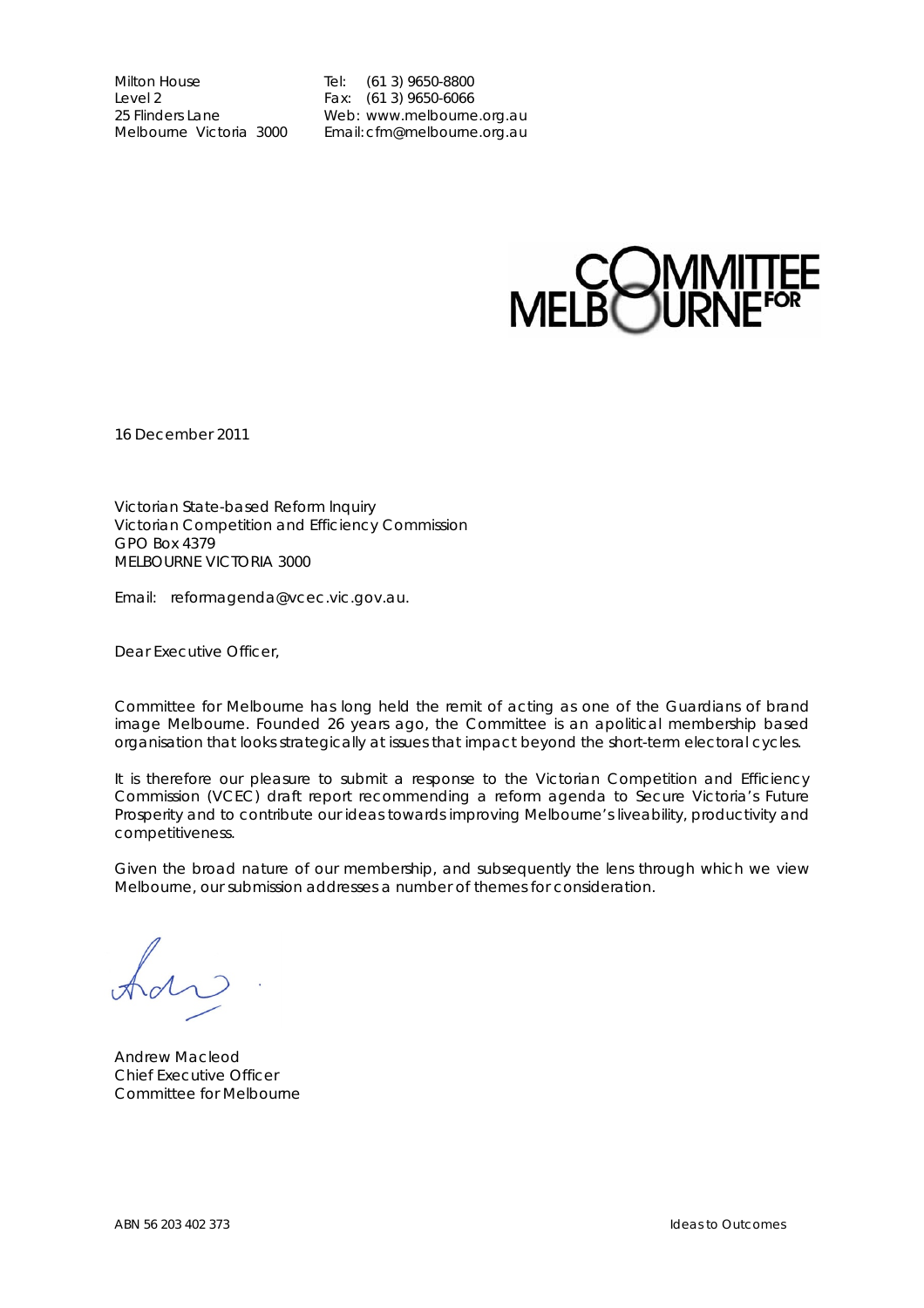

# **VCEC Draft Economic Reform Agenda Securing Victoria's Future Prosperity**

# **Submission from Committee for Melbourne**

## **Background**

Committee for Melbourne is a not-for-profit, non-partisan, member network that unites Melbourne's leaders and organisations to ensure the city's economic, social and environmental fabrics remain inclusive, progressive and sustainable.

Founded in 1985 by a group of thought leaders, the Committee plays a key role in retaining Melbourne's most liveable city status.

Our members represent over 150 of Melbourne's major companies, academic institutions and civic organisations who discuss key issues affecting Melbourne's appeal. Their expertise, leadership, insight and passion has supported some of our city's best initiatives and is contributing to Melbourne's development and the challenge of ensuring Melbourne gets better as its get bigger.

The organisation draws on the knowledge of its membership to work on improving the liveability and productive capacity of Melbourne.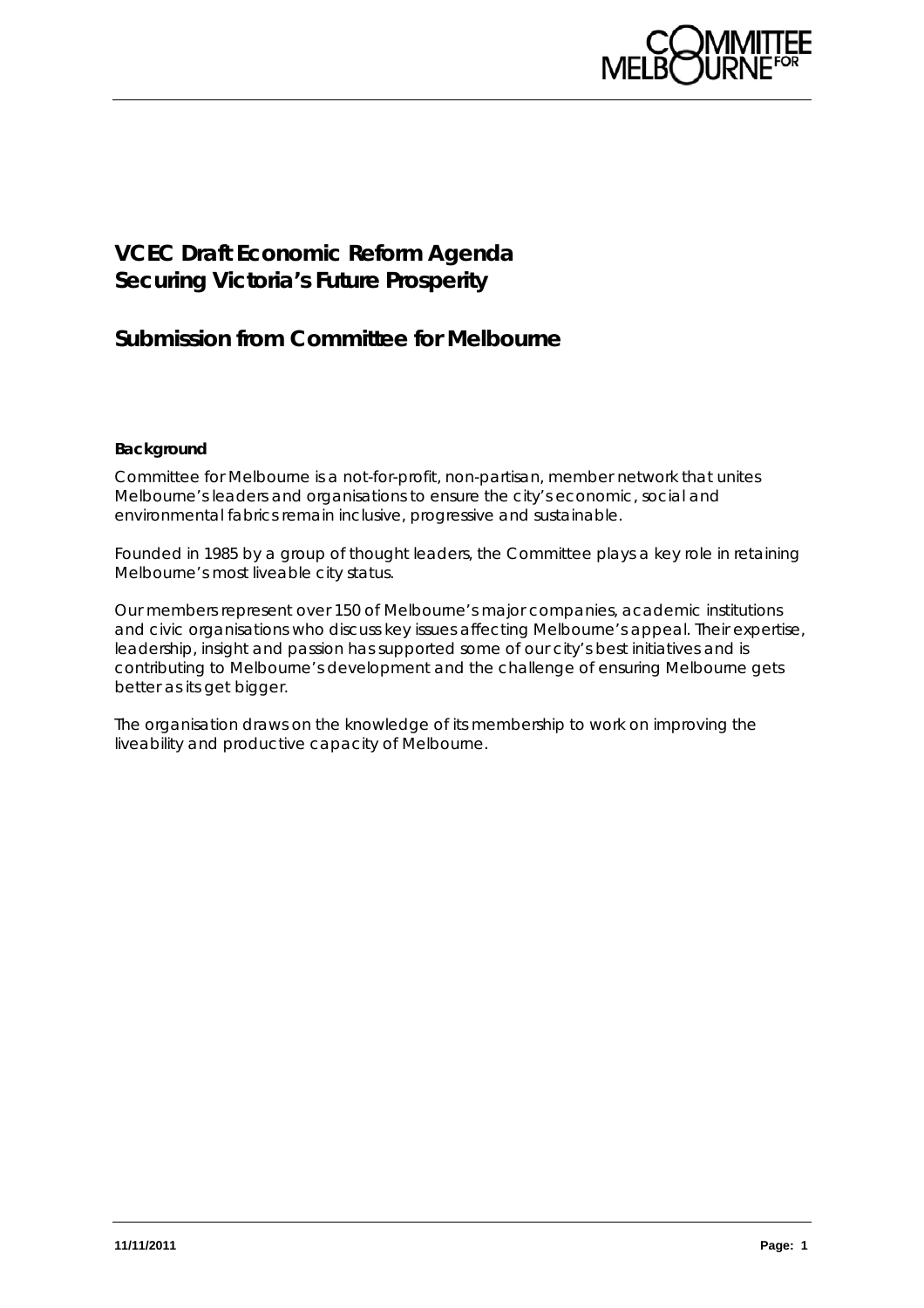

# **Melbourne Beyond 5 Million**

Melbourne is THE most liveable city in the world today for good reasons:

- Productivity/ease of doing business
- Infrastructure adequacy, that is, utilities, transport, housing mix
- Quality and availability of education provision
- Stability security and political
- Environment comparatively clean and green

However, Melbourne's population growth represents an inherent challenge to the ongoing liveability and productive capacity of the city. Economic reform will be required to protect living standards and Melbourne's competitiveness. Our approach to planning, infrastructure and transport requirements will need to be reassessed in order to accommodate our forecast growth.

|             | <b>MELBOURNE'S</b> |
|-------------|--------------------|
|             | <b>ESTIMATED</b>   |
| <b>YEAR</b> | <b>POPULATION</b>  |
|             | <b>GROWTH *</b>    |
| 2010        | 4 million          |
| 2020-       | 5 million          |
| 2025        |                    |
| 2035        | 6 million          |
| 2050        | 7 million          |
| 2060        | 8 million          |

Committee for Melbourne estimates that Melbourne's population will almost double in the next 50 years increasing competition and pressure on Melbourne's existing asset base. Our current infrastructure was built for a population of 4 million not the 8 million people estimated to be accommodated in Melbourne by 2060. The opportunity, therefore, is to deliver the reform that will not only improve but add the additional infrastructure capacity and the essential supply of goods and services needed for a much larger population.

\* Majority of our population growth will come from immigration. Numbers confirmed by the intergenerational report, IG3 Australia to 2050.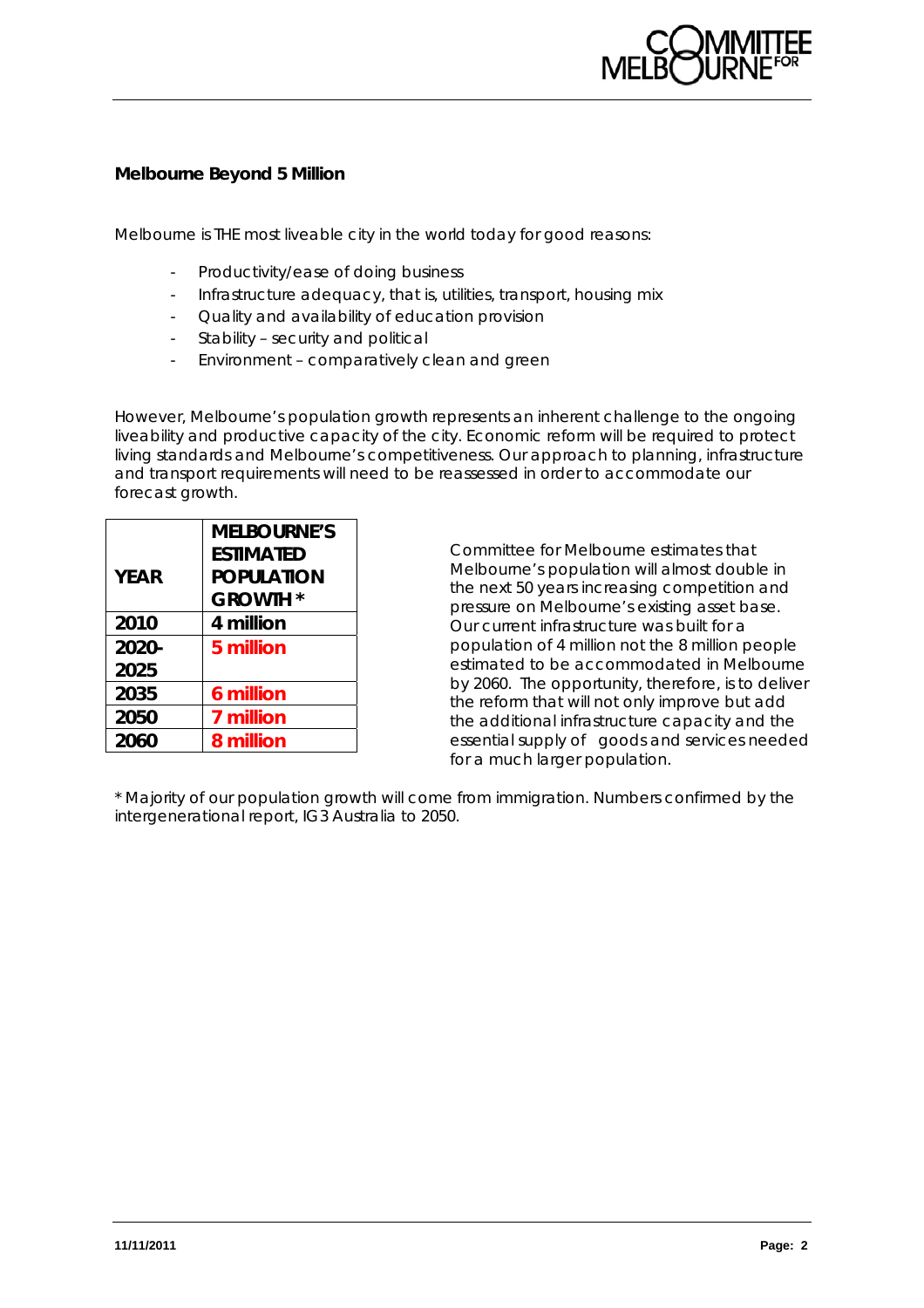

# **Following are the Committee for Melbourne's comments in response to the draft recommendations outlined in the Securing Victoria's Future Prosperity Report:**

### **Further reform of the education system can improve productivity and participation (p.23)**

## **More effective innovation and entrepreneurship will boost productivity (p. 51)**

- 10 Enhance links between industry and the research sector, and within industry, by removing impediments to collaboration and providing seed funding to encourage innovation-focused, business driven communities of practice.
- 11 Address information gaps and enhance innovative capacity by establishing an Institute for innovation and attracting and retaining leading early career researchers, development engineers and scientists.
	- Our Higher Education needs should be considered in the context of an economic reform agenda not just those of our TAFEs and like organisations.
	- Further the Committee believes an overall Innovation and Education strategy is required which addresses the gap in practical education and that the potential of adopting an Innovation Cluster approach similar to the models underpinning Carlton Connect, the Parkville Precinct, Sportswest experience needs to be considered.
	- We recommend adopting a high level aspiration to develop Melbourne as the Centre for Excellence in Innovation which will promote Melbourne as a destination of choice for international students, and act as a magnet for the best and brightest.
	- The contribution made by overseas students to the Victorian economy is significant. It is Victoria's third most valuable export commodity and despite shrinking by 15% in the last year is worth \$4.8billion. However, aggressive marketing by other countries needs to be matched in Victoria by further reform in our approach to the international student experience including:
		- **Extending travel concession tickets to international students. This matter has** been raised by many foreign students. Unequal treatment of overseas students undermines their positive impression of Melbourne and reduces their desire to stay in Melbourne after they complete study.
		- **IMPROVING the stock of housing / accommodation for students.**
		- **Embed the Culture Card initiative by providing further funding support and** linkage within Government.

Culture Card, a Committee for Melbourne initiative supported by the Victorian Government, provides international students with the opportunity to experience what Victoria has to offer through by providing concessional access to sporting, arts, and many other cultural events. The program is in its second year and has had over 9500 students registered on the website. However, whilst successful this programme requires Government funding and is currently being reviewed by the Victorian Government in relation to its other priorities.

– Finally, innovators and entrepreneurs in Australia lack access to venture capital funds. Government should encourage the participation by superannuation funds into innovative and development funding, perhaps following the US lead of 1-2% of funds under management.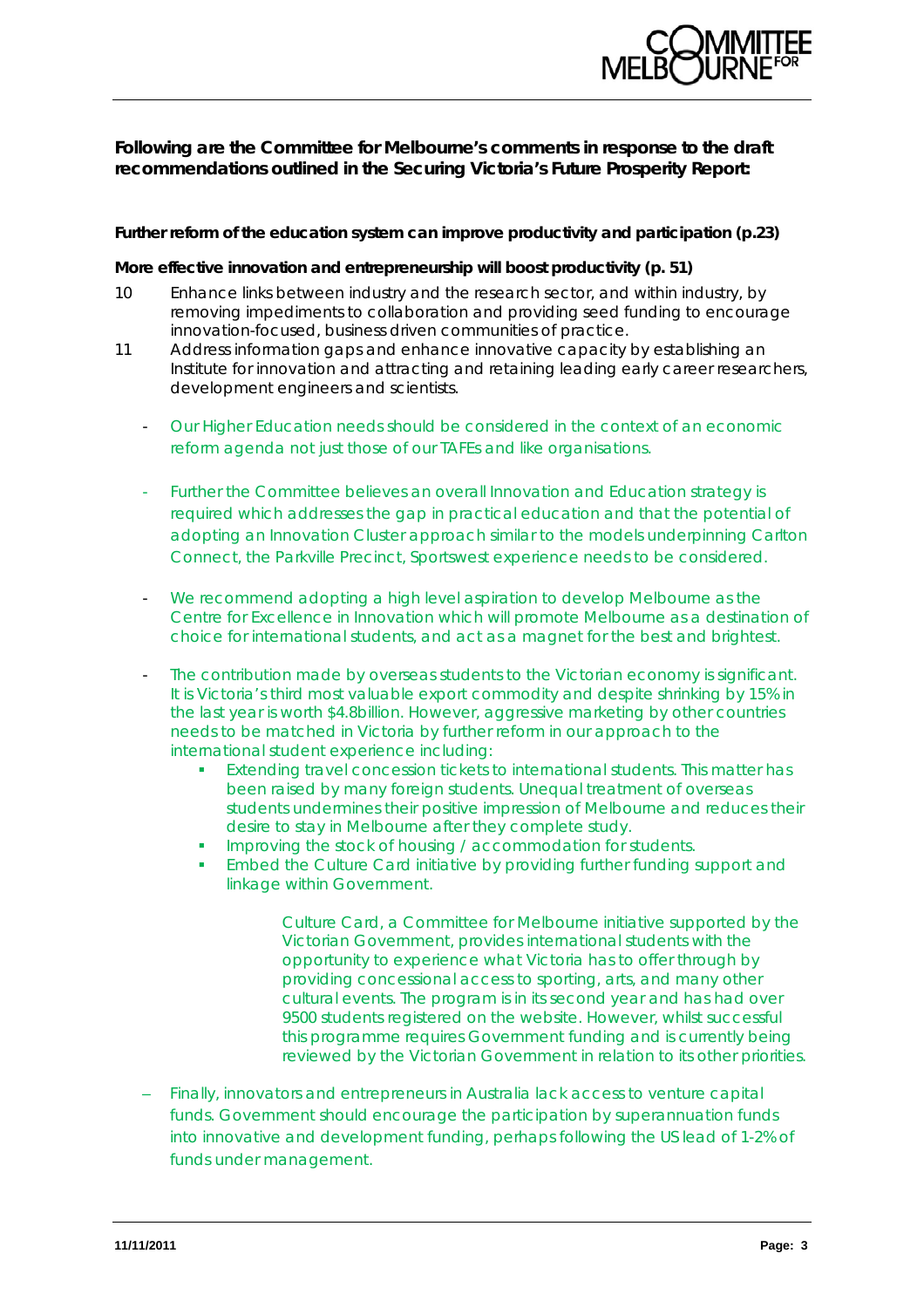

#### **Improve the investment climate by reforming taxation (p. 75)**

- 14 Develop and implement an agenda for reforming state taxes by releasing a Green Paper that: outlines options for moving towards more efficient taxes, explains benefits of state taxation reform, and sets out a timetable for state taxation reform.
	- Victoria's and Australia's taxation and financial systems favour housing ownership over rental and discourage sales, thereby contributing to inertia in housing markets.. Committee for Melbourne suggests therefore the following interventions:
		- Provide stamp duty relief to assist eligible pensioners to move to accommodation more suited to their needs (e.g. from a house to a townhouse) for those who may find the duty involved to be a significant impediment.
		- Enable more housing rental accommodation through stamp duty changes recognising an increasing trend in housing mobility. As mobility between cities and countries increases, the holding time of property will reduce – this is especially true for the under 30s. The anti-competitive impact of stamp duty will therefore increase as mobility increases and thus needs to be changed to enable a greater role for housing rental.

#### **Improve the investment climate by reforming regulation (p. 85)**

- 15 Implement and promote a new regulatory risk policy to guide policy makers and regulators on the balance between individuals' self-managed risks and government mitigated risk through regulation.
- 16 Reform major project approval processes to minimise the number of approval bodies and processes, reform the Environmental Effects Statement process, and streamline approvals for all major public and private projects through a new inter-agency committee.
- 17 Develop a structured process for reviewing the regulatory work in key areas in light of the proposed risk policy in recommendation 15, assess the structure of regulators in light of these priorities and respond to VCEC's previous regulatory framework report.
- Committee for Melbourne agrees with the objective but the opportunity requires a more aggressive and precise style. The Committee therefore recommends a focus not only on reducing regulation but also simplifying it.

### **Position Melbourne as a high-skill, high-income engine for growth (p. 111)**

- 20 Strengthen Melbourne's position as a key State asset by: developing and implementing a long-term strategic planning framework which is supported by the community and enables the city to grow in ways that respond to demands of the market and invest in and use infrastructure efficiently; and identifying and reforming policies that unnecessarily encourage urban sprawl.
- The Committee supports the development of a long term strategic plan for the State that accommodates a growing and aging population, and importantly considers the sort of dwellings households will want to live in and ways to accommodate these aspirations.
- However, the Committee advocates containing urban development within the established urban growth boundary and improving the mixture of housing stock available by encouraging redevelopment along existing transport corridors and in central activity areas (CAA's).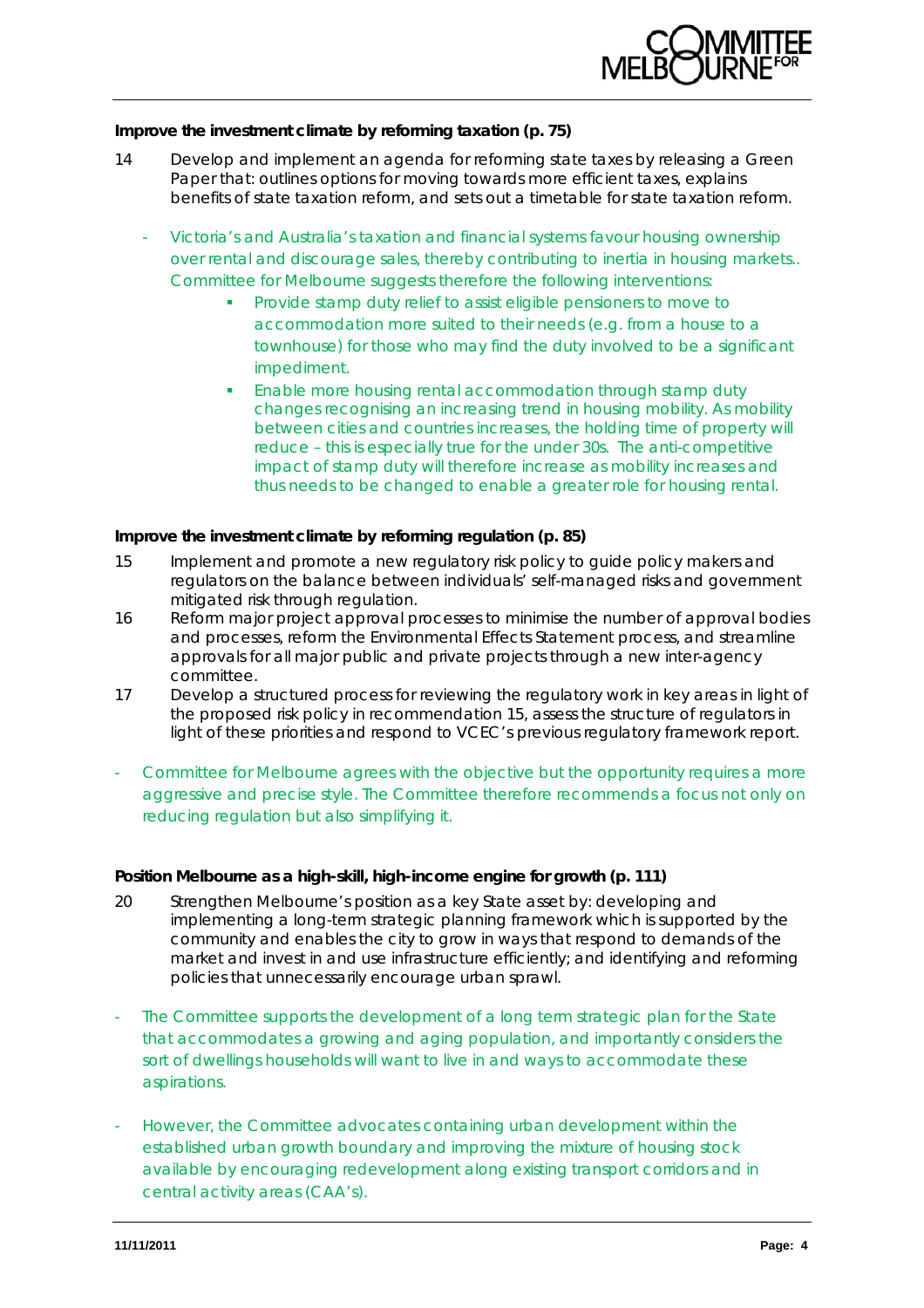

- 21 Develop a reform agenda for transport that examines ways of improving the efficiency of existing infrastructure through technology and regulation and tests use of demand management responses around key nodes, identifies alternative ways to fund major infrastructure, and re-examines institutional roles to improve accountability and decision making.
	- Improving the productivity of Melbourne's infrastructure is essential but developing a pipeline of infrastructure projects over the coming decade will be imperative to avoid an infrastructure deficit. The need for investment in major infrastructure projects to adequately service the needs of a growing population is increasing and will require a systemic approach rather than adjustments or extensions to our present systems. A planned infrastructure pipeline will send a market signal thus enabling the appropriate funds flow, private sector engagement and the necessary investments in resourcing to ensure the efficient and effective delivery of our future infrastructure.
		- The Committee notes Victoria's submission to Infrastructure Australia seeks funding for planning but no capital funding. There is a great need for project development to occur and the Committee has some concern about why we are not already doing this. (Attachment 1)

#### **Infrastructure**

- 23 Set a reform agenda for urban water that includes: setting clear objectives for water businesses; unambiguous property rights for alternative water sources, unpooled bulk entitlements, an access regime and more flexible tariff structures; and research and consultation on low-cost water supply augmentation options.
- 24 Review State-based climate change regulations and programs to take account of the price of carbon, and support a national review of the electricity network pricing regulation and the transmission investment framework.
- 25 Conduct a cost-benefit analysis of legislating a default where premises are connected to the NBN unless they choose otherwise.
	- A long term visionary plan is required need for a 20- 50 year view and one based on a system wide vision of all urban infrastructure services not just water. For example, investment in Melbourne's base load power will not keep up with forecast demand and unless additional capacity is added we will be stretched in the years to come. Likewise for peaking power. With a national carbon price imminent, the role of alternate energy sources should be examined, such as gas and renewables as part of the supply solution.
	- A further supply constraint will of course emerge if brown coal-fired electricity generation is phased out, thus adding substantially to the load on our gas supplies. Associated with this, confirmation is required as to the long term sustainability and security of Victoria's natural gas supplies, which are themselves crucial to the future economic prosperity of the State.
	- Further, we suggest improving supply capacity at appropriate price levels to maintain or enhance the quantity and quality of our infrastructure to meet our growing needs.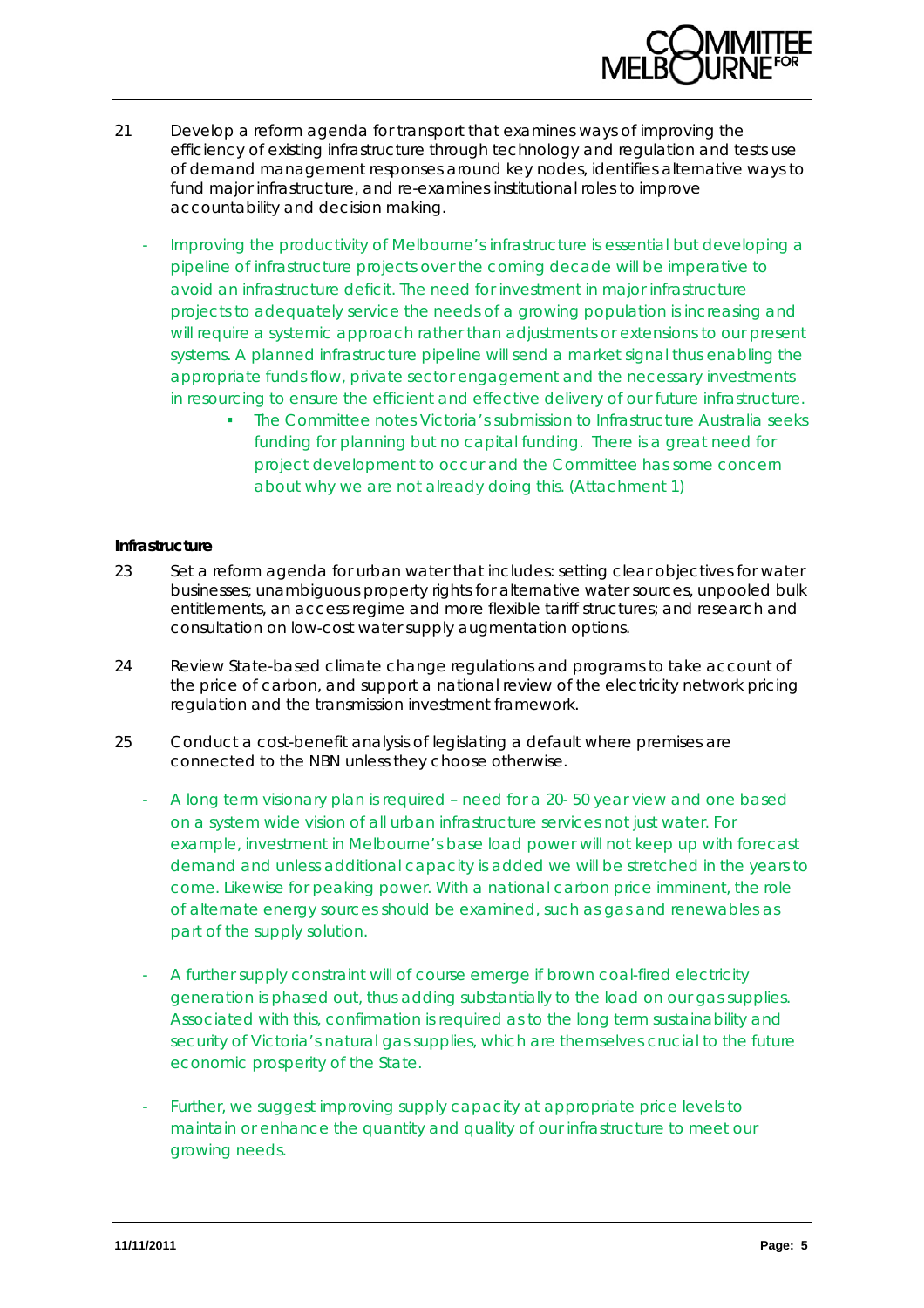

- Increasing the intensity and density of Melbourne, will require a significant rationalisation of the planning process to enable a Melbourne metropolitan-wide approach to planning. And this will need to be complemented with a new governance structure to co-ordinate and integrate land use and urban services.
- The Committee urges VCEC to further pursue VCEC's interest (as stated in its Draft Report) in the establishment of a Central Planning Authority for Greater Melbourne and a Major Projects Facilitation Office.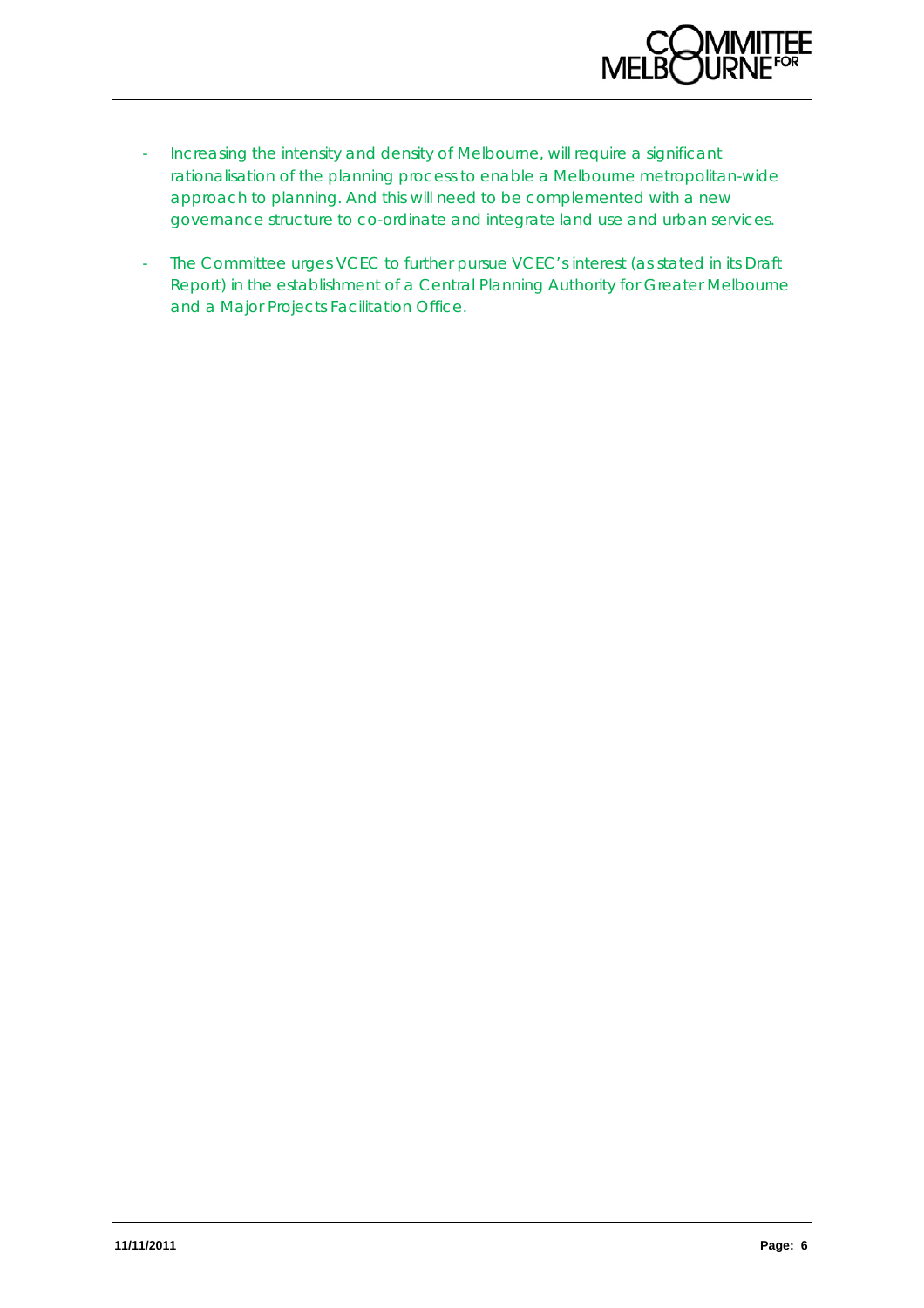

## **Attachment 1**

#### **The Cranes are coming down Herald Sun - Sunday 20th November 2011.**

Has anyone else noticed the lack of construction activity around Melbourne and our Provincial Centres? Where is the next Royal Children's Hospital, Casey Hospital, Geelong Bypass or Ballarat Trades Centre? Have you seen the Cranes coming down and not being replaced?

Major Government Infrastructure Projects have a long lead time. Not only do you need to find adequate funding, you also need Feasibility Studies, Expressions of Interest, Tenders Selected and Financial close secured. That's about 2 years before the first sod is turned!

Waiting 12 months to submit the Victorian Government's first Infrastructure Australia application is therefore surprising. No decision will be made by the Federal Government on these proposals until next year at the earliest. Even then it is very unlikely that any substantial funding would be forthcoming given other competitive applications from other States submitted some time ago, including by the newer New South Wales Government.

Much needed Infrastructure Projects don't need to wait until then.

With clearly articulated forward plans the Victorian Government could announce now its own projects and how they would be funded by both the private sector and the Government.

There are precedents for Governments hitting the ground running in their first term.

 My Government proceeded with new rail lines to Provincial areas, the new Austin and Repat Hospital, and the Upgrade of Spenser Street Station. The Kennett Government moved on the City Link Tollway and the Cain Government on the new Tennis Centre and the light towers and southern stand of the MCG. Twelve months on and it is hard to work out what the new Victorian Government's priorities are, and how these priorities form part of any plan. As a consequence starting now may mean some projects will only start in 2014, the end of their term of office. In the meantime the cranes are coming down, jobs will be lost and much needed economic & social infrastructure to boost Victoria's productivity will be delayed.

Worse still other States, particularly NSW will be attracting Federal and Private sector funding for definite project commitments instead of Victoria.

There will always be difficulties in committing to major projects including funding, IR and planning issues. But all can be easily overcome. For example the Government could and should commit to a new East/West Toll road linking through a tunnel the end of the Eastern Freeway to the Tullamarine Freeway on one spur and the Port of Melbourne and the Western Ring Road on the other spur. This would be off Budget and funded by the private sector. New more Sustainable Base Load Power Generation plants could also be encouraged, again with no cost to the budget utilizing the new carbon price enabling total private sector funding (rescinding the unusual ban on new Wind Turbines would also help). IR issues can be easily addressed by assigning risk to private sector contractors. Therefore dealing with each project on a case by case basis.